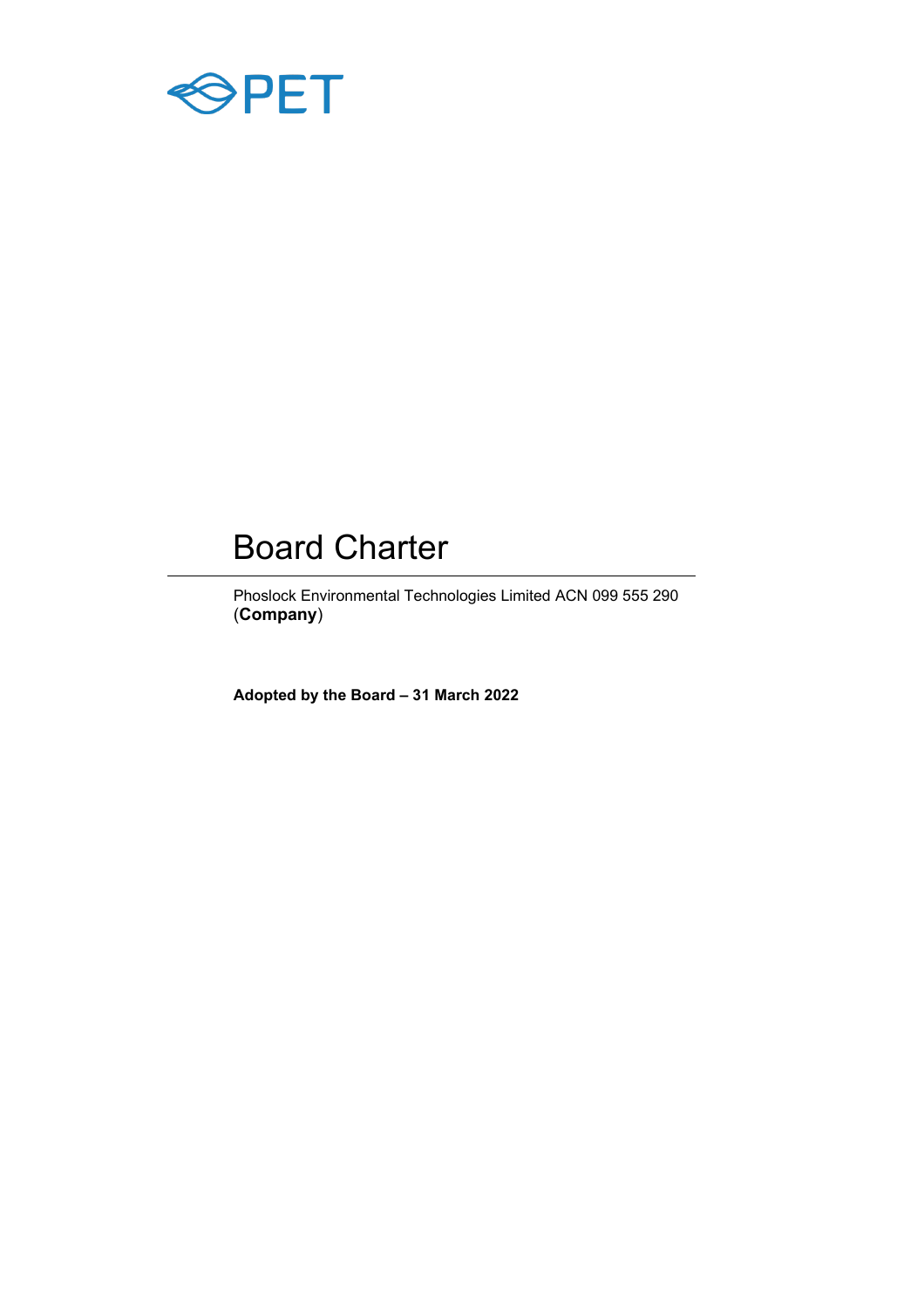# **1. Governance of the Board**

This Board Charter outlines the manner in which the board of directors (**Board**) of Phoslock Environmental Technologies Limited (**Phoslock**) exercises and discharges its constitutional power and responsibilities.

# **2. Composition of the Board**

## **Size of the Board**

Phoslock's Constitution provides for the required quorum for a Board meeting and sets out the manner in which the number of directors is determined.

## **Director independence**

- (1) To the extent practicable given the size and composition of the Board from time to time, the majority of the directors will be independent, non-executive directors.
- (2) The Board should regularly assess the independence of each director and nonexecutive director.
- (3) When assessing the independence of the directors, the Board should consider the factors set out in Box 2.3 of the ASX Corporate Governance Council's Principles and Recommendations (4th Edition). If a director has an interest, position or relationship of the type described in Box 2.3 but the Board considers that it does not compromise the independence of the director, the Board may determine that director to be independent.

#### **Collective expertise of the Board**

To the extent practicable, the Board will use reasonable endeavours to ensure that, collectively, it has the appropriate range of skills, experience and expertise to properly fulfil its responsibilities.

## **3. Role and responsibilities of the Board**

The Board is responsible, and is accountable to shareholders, for managing Phoslock's business. The Board has the authority to determine all matters relating to the strategy, management and operation of Phoslock. The law also requires the Board to approve certain matters.

The CEO and other senior executives (including senior and key management personnel of Phoslock) (**Senior Executives**) should provide the Board with the information it needs to discharge its responsibilities effectively. Directors are entitled to request additional information where they consider such information necessary to make informed decisions.

The specific functions and responsibilities of the Board include:

#### **Leadership**

- (1) Defining Phoslock's purpose and setting its strategic direction.
- (2) Approving Phoslock's Statement of Values and Code of Business Ethics to underpin the desired culture within Phoslock.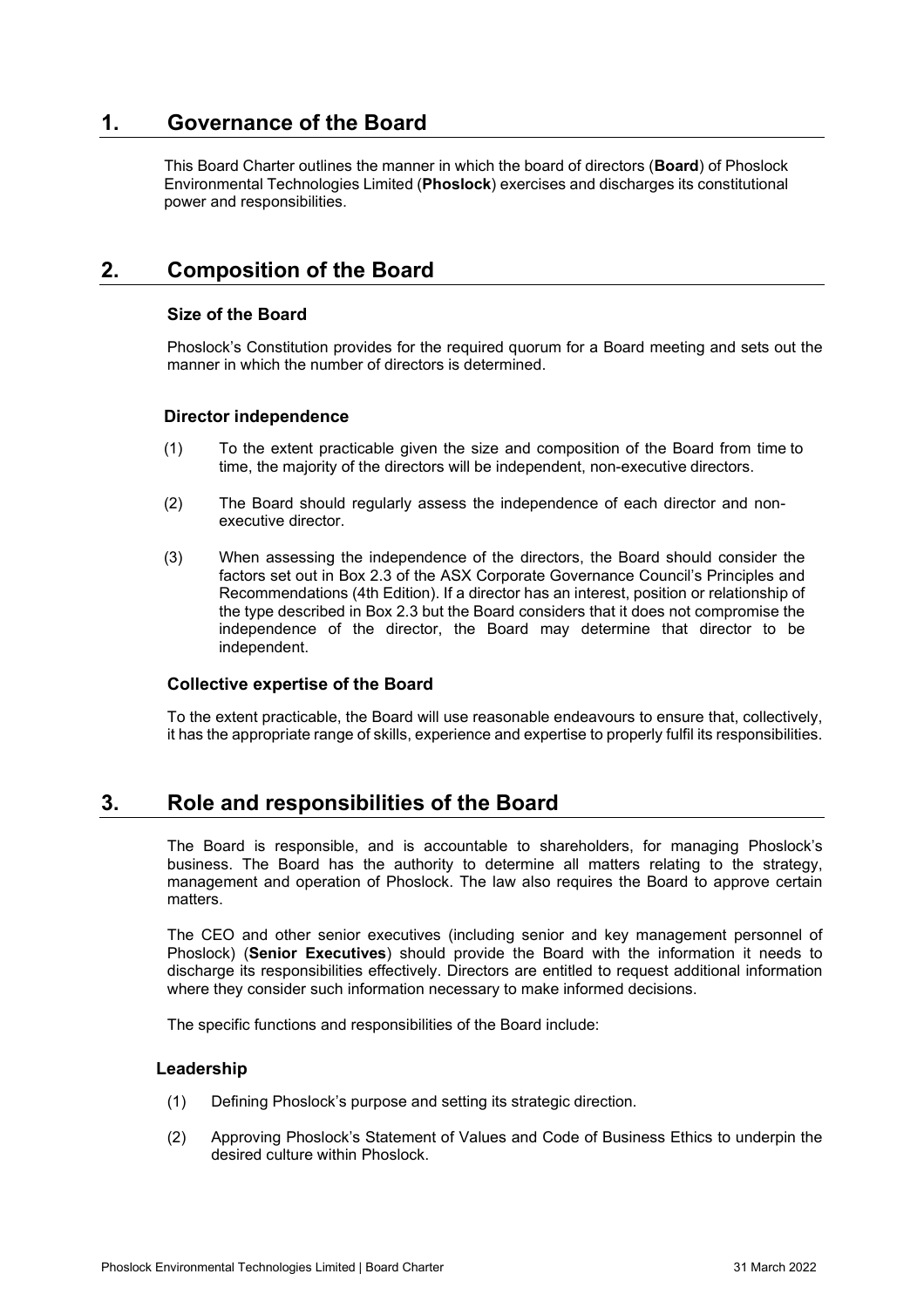- (3) Appointing and, should it be necessary, terminating the employment of the CEO and other Senior Executives.
- (4) Developing and approving an appropriate framework for relevant information to be reported by management to the Board and challenging management whenever required.
- (5) Setting appropriate levels of delegated authority to management and using reasonable endeavours to ensure that appropriate resources are available to Senior Executives.
- (6) Approving the appointment of the directors and, where appropriate or applicable, Phoslock's Company Secretary (**Company Secretary**).

## **Corporate strategy**

- (1) Providing oversight of Phoslock, including its control and accountability systems.
- (2) Approving the strategic objectives of Phoslock and establishing goals to promote their achievement.
- (3) Overseeing management's implementation of Phoslock's strategic objectives and its performance generally.

#### **Remuneration and performance of the CEO and other Senior Executives**

- (1) Evaluate the performance, and approve the remuneration, of the CEO.
- (2) Approve the remuneration of other Senior Executives and review the CEO's evaluation of those other Senior Executives' performance.
- (3) Develop and approve succession plans for the CEO and review and approve succession plans for other Senior Executives.
- (4) Ensuring that Phoslock's remuneration policies are aligned with Phoslock's purpose, strategic objectives and risk appetite.

#### **Financial management**

- (1) Monitoring the operational and financial position and performance of Phoslock.
- (2) Approving and monitoring the progress of operating budgets, major capital expenditure, capital management and major acquisitions and divestitures.
- (3) Approving and monitoring Phoslock's accounting and corporate reporting systems, including Phoslock's budgets and the external audit.
- (4) Establishing investment criteria including acquisitions and divestments, approving investments and implementing ongoing evaluations of investments against such criteria.
- (5) Determining dividend policy and the amount, nature and timing of dividends to be paid (if any).
- (6) Implementing procedures to allow directors to inform themselves of Phoslock's business and financial status.

## **Risk management**

(1) Assessing and determining whether to accept risks beyond the delegated authority provided to management.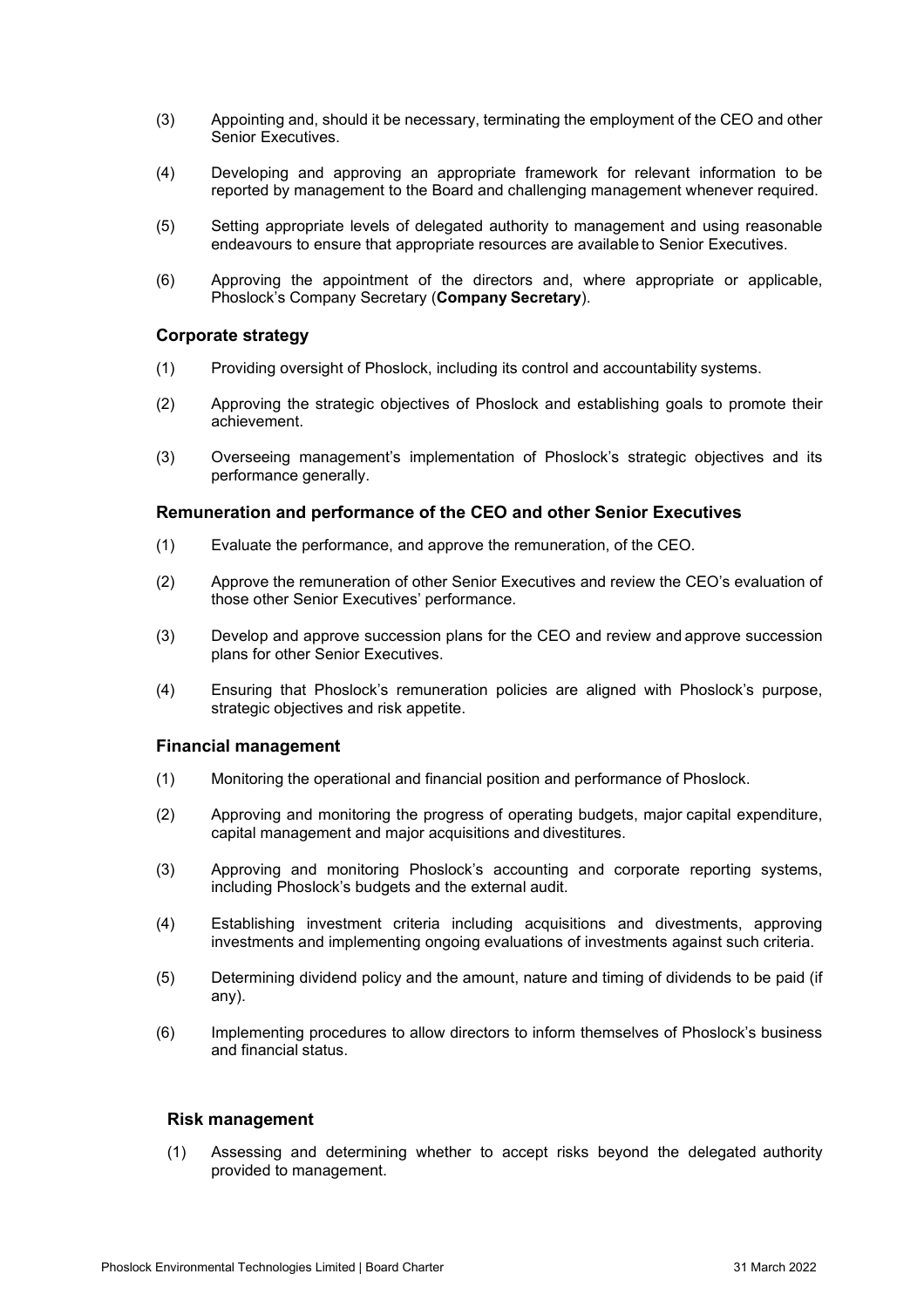- (2) Reviewing, ratifying and monitoring systems of risk management and internal compliance and control, codes of conduct and legal compliance, in conjunction with Phoslock's Audit and Risk Committee, and ensuring they are operatingeffectively.
- (3) Identifying business risks facing Phoslock and using reasonable endeavours to ensure that appropriate monitoring and internal reporting controls are in place to manage such risks.
- (4) Ensuring that Phoslock has in place an appropriate risk management framework, regarding both financial and non-financial risks, which is reviewed annually to identify and manage those risks.
- (5) Establishing written policies on compliance, risk oversight and management.

## **Governance and compliance**

- (1) Monitoring and reviewing the effectiveness of Phoslock's governance practices.
- (2) Overseeing Phoslock's process for making timely and balanced disclosure of all material information concerning Phoslock that a reasonable person would expect to have a material effect on the price or value of Phoslock's securities.
- (3) Using reasonable endeavours to ensure Phoslock complies with its responsibilities under the *Corporations Act 2001* (Cth), Phoslock's Constitution, the ASX Listing Rules and other relevant laws.
- (4) Calling meetings of members.

## **Diversity**

(1) To the extent practicable, ensuring that Phoslock's workforce, including its Board, is made up of individuals with diverse skills, values, backgrounds and experience to the benefit of Phoslock.

# **4. Allocation of responsibilities**

## **Chair**

- (1) The Board elects the Chairperson (**Chair**) in accordance with Phoslock's Constitution. A Deputy Chair (**Deputy Chair**) may also be elected.
- (2) To the extent practicable, given the size and composition of the Board from time to time, the Chair will be an independent, non-executive director.
- (3) The roles of the Chair and the CEO may not be exercised by the same person.
- (4) The position of Chair will be reviewed by the Board at the first Board meeting following the Annual General Meeting.
- (5) The Chair represents the Board to the shareholders and communicates the Board's position.
- (6) The Chair is responsible for the leadership of the Board, the efficient organisation and conduct of the Board's function, and the briefing of all the directors in relation to issues arising at Board meetings.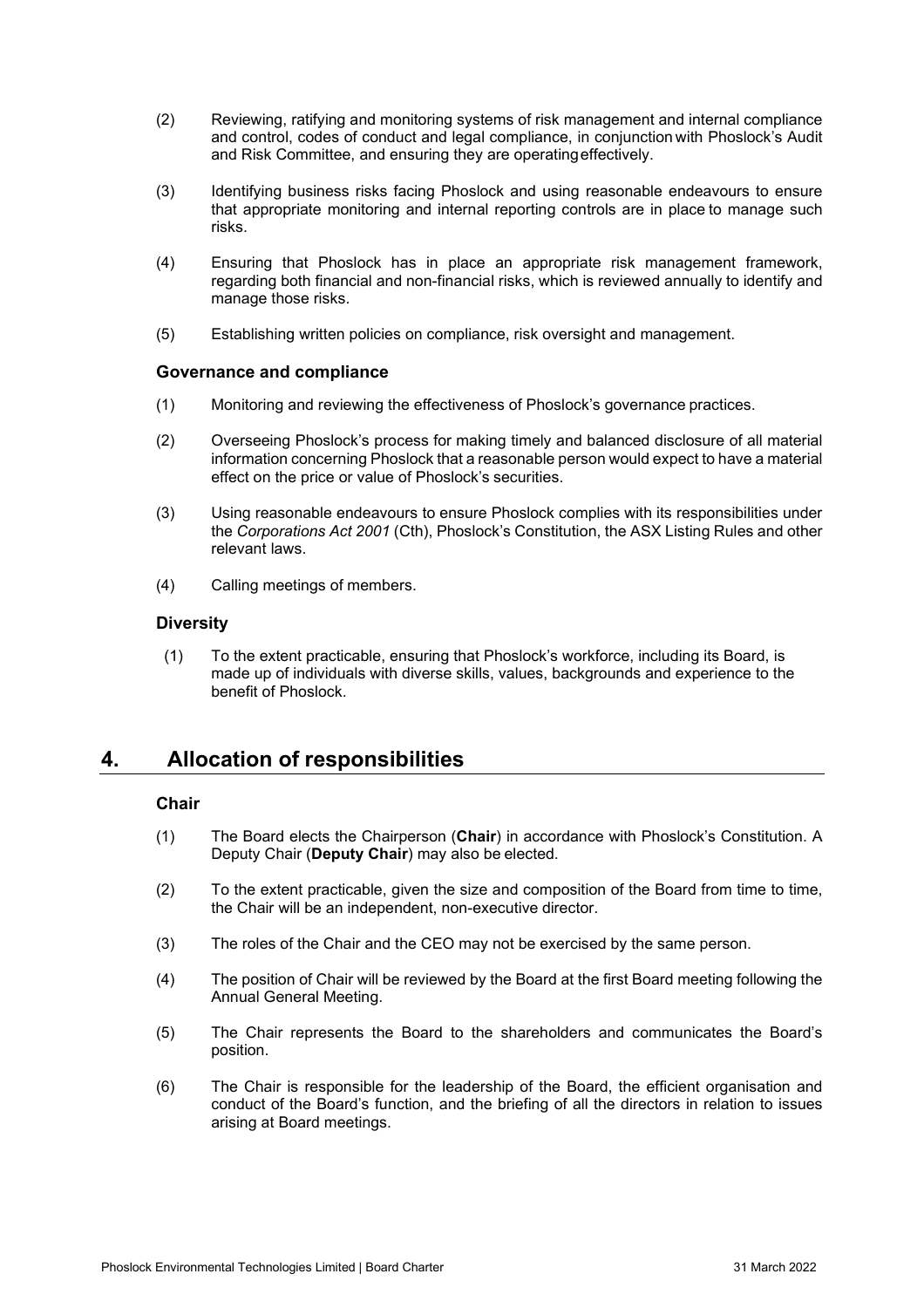## **Individual directors**

In accordance with all relevant laws, the directors have the following responsibilities:

- (1) to exercise their powers and discharge their duties in good faith and in the best interests of Phoslock;
- (2) to use their powers of office for a proper purpose and not for personal advantage or for the benefit of another party; and
- (3) to actively engage in the conduct of Board matters.

## **The CEO**

The CEO is appointed (and when necessary, replaced) by the Board. The CEO is responsible for the ongoing management of Phoslock in accordance with the strategy, policies and programs approved by the Board.

The CEO's responsibilities include:

- (1) developing with the Board, a consensus for Phoslock's vision and direction;
- (2) negotiating the terms and conditions of appointment of other Senior Executives for Board approval;
- (3) carrying out the day-to-day management of Phoslock, including implementing the strategic objectives and operating within the risk appetite set by the Board; and
- (4) keeping the Board informed, at an appropriate level, of all the activities of Phoslock with accurate, timely and clear information.

#### **Company Secretary**

- (1) The Company Secretary reports directly to the Board through the Chair. All directors will have access to the Company Secretary.
- (2) The Company Secretary is generally responsible for carrying out the administrative and legislative requirements of the Board such as coordination of all Board business, including agendas, board papers, minutes, communication with regulatory bodies and all statutory and other filings.

## **5. Committees**

- (1) The Board has the authority to establish and determine the powers and functions of the committees of the Board. Each Board committee is to document a charter, approved by the Board, setting out its responsibilities.
- (2) There are 3 standing committees:
	- (a) the Nomination Committee;
	- (b) the Remuneration Committee: and
	- (c) the Audit and Risk Committee.
- (3) The Board may establish other Board committees from time to time to consider other matters of special importance.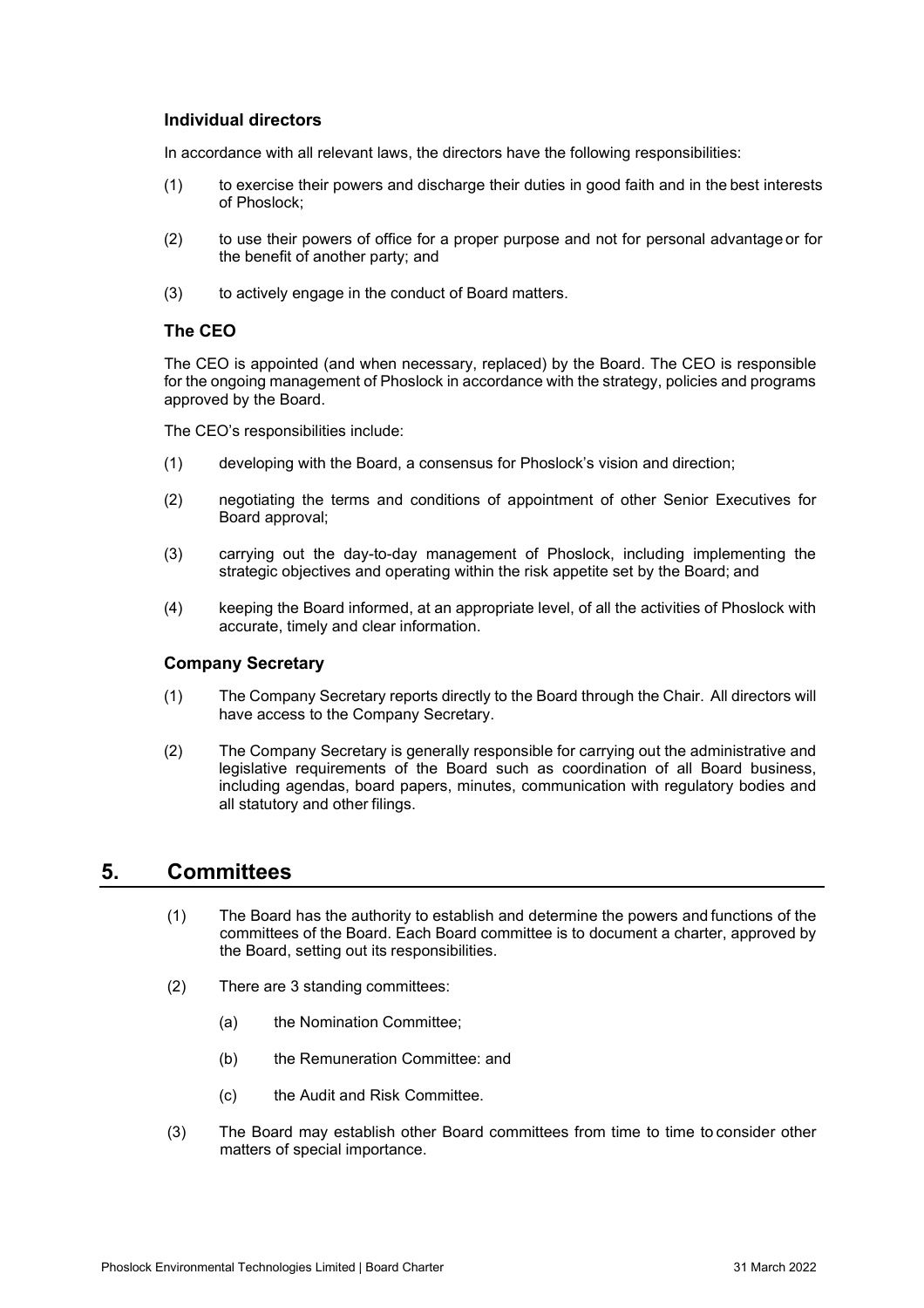# **6. Meetings**

- (1) The Board has established procedures for conducting Board meetings and meetings of the various Board committees.
- (2) Board committees will maintain minutes of their meetings and are entitled to obtain professional or other advice to effectively carry out their functions.
- (3) The chair of each Board committee will report on committee meetings to the Board at the next Board meeting.

# **7. CEO and CFO assurances**

Before the Board approves Phoslock's financial statements for a financial period, the CEO and CFO should declare to the Board that, in their opinion, the financial records have been properly maintained and comply with the appropriate accounting standards and give a true and fair view of Phoslock's financial position and performance.

The declaration must also state that the opinion has been formed based on a sound system of risk management and internal control which is operating effectively.

# **8. Board and committee performance**

The directors will at least annually assess and review the performance of the Board, Phoslock's committees and individual directors against a set of agreed criteria.

Feedback will be collected by the Chair, or an external facilitator, and discussed by the Board, with consideration being given as to whether any steps should be taken to improve performance of the Board or its committees.

The Board will select a suitable non-executive director to conduct the performance evaluation of the Chair after having canvassed the views of the other directors.

## **9. Ethics Charter or Code**

To promote ethical and responsible decision-making, the Board must approve an Ethics Charter or Code which sets out the practices necessary to maintain confidence in Phoslock's

integrity and the responsibility and accountability of individuals for reporting and investigating reports of unethical practices.

The Ethics Charter or Code will deal with the following main areas:

- (1) conflicts of interest;
- (2) commercial relations;
- (3) employees and employment standards;
- (4) safety, health and the environment; and
- (5) compliance with laws and regulations.